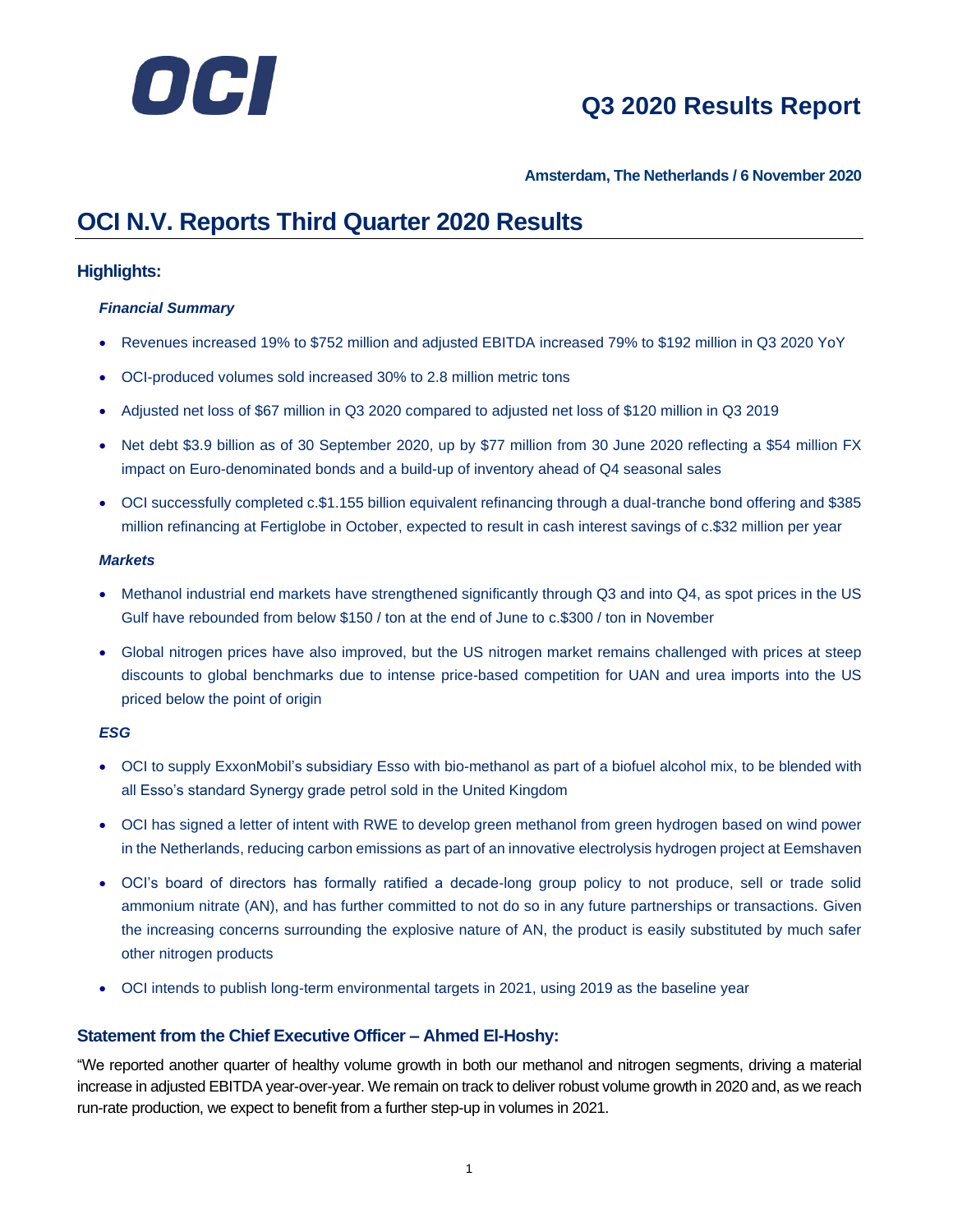

Consistent with our last update, the COVID-19 pandemic has not had a direct impact on OCI's operations, but our results were held back by significantly lower nitrogen and methanol prices compared to a year ago. However, we have recently started to benefit from an improving price environment, as global nitrogen markets enjoy positive tailwinds for the remainder of this year and into 2021 and the outlook for our methanol end markets has strengthened significantly.

Global urea prices have rebounded since reaching a trough in the second quarter and ammonia started to recover in October. However, US nitrogen prices are trading at severely discounted prices relative to global benchmarks. Despite being a deficit market, US urea imports continue to be priced below the point of origin in the Arab Gulf, a situation which could trigger anti-dumping investigations. UAN has been impacted by increased domestic volumes contributing to intense price-based competition in the US Gulf. Since July, it has been more favourable for Russia and Trinidad to export UAN to Europe inclusive of duties than to the US Gulf.

We continued to optimize our capital structure with the recent bond offering and the refinancing at Fertiglobe, both completed in October. These two transactions are expected to generate cash interest savings of more than \$32 million per year, as we lowered our weighted average cost of gross debt by c.60 bps to below 4.5%, a significant improvement from c.6.0% at the end of 2018. We will continue to evaluate opportunities to achieve similar objectives and further simplify our capital structure.

We continuously strive to be a leading environmental steward and are committed to developing innovative and sustainable products, especially as our core products ammonia and methanol are some of the best-positioned products in a future hydrogen economy. We are therefore excited to work with RWE on a hydrogen project and to supply ExxonMobil with biomethanol. We are also in advanced talks to develop other projects at our nitrogen facilities in the Netherlands, and will continue to identify, evaluate and develop more initiatives that reduce our environmental impact and grow our green portfolio.

While we believe our environmental performance is already amongst the best-in-class as a result of our \$5 billion capital expenditure program to develop a young and world-class asset base, with even our oldest facility in the Netherlands achieving excellent ammonia energy efficiency at ~32 MMBtu/ton, we aim to improve further by setting long-term environmental footprint targets using our most recent year, 2019, for our baseline, in order to achieve a meaningful reduction taking our post-expansion capacity into account. We intend to announce our long-term targets during 2021, with key decisions and timings based on the scale and area of focus of US environmental policies, the EU carbon border tax mechanism, and governmental support and subsidies for green initiatives."

### **Outlook**

### *Nitrogen*

- The outlook for our nitrogen fertilizer portfolio is looking favourable and we maintain a solid order book:
	- o Tenders recently awarded to Fertiglobe to supply total of c.700kt urea to India and Ethiopia
	- o Demand in importing countries is expected to remain healthy
	- o Global nitrogen demand supported by rising corn prices driven by higher corn imports from China
	- o We are seeing a favourable fall application season in our core US Midwest market
	- $\circ$  Our order book in Europe is healthy following higher CAN sales in Q3 compared to 2019
	- $\circ$  Chinese urea exports continue to be lower year-over-year (down 10% year-to-September), but the pace is expected to rise modestly in the fourth quarter on higher Indian import demand. Anthracite coal prices in China have started to recover rapidly which, combined with a recovery in industrial urea consumption in China, is expected to limit exports in H1 2021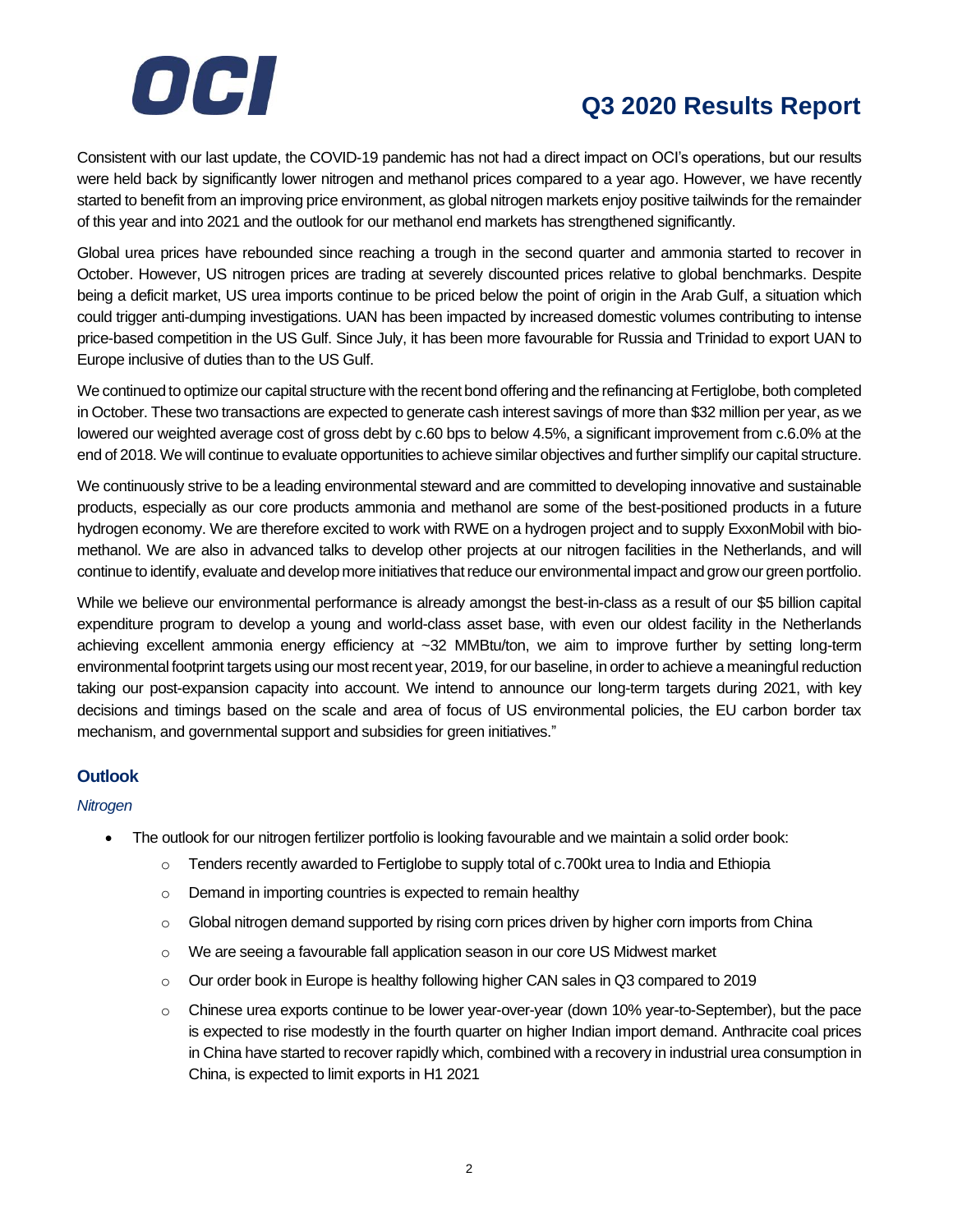

- Industrial nitrogen markets remained subdued in Q3 2020 as a result of GDP/industrial activity slowdown, but are showing signs of recovery:
	- o Ammonia prices lagged urea, but have started to benefit from a recovery in industrial markets, high-cost capacity shutdowns and higher feedstock prices
	- o OCI's DEF sales recovered to record levels in the US in Q3 2020. In August, sales volumes were back to pre-COVID levels supporting an improving trend for the balance of the year and into 2021
	- o Melamine demand in our core European markets is improving

#### *Methanol*

- US methanol spot prices have roughly doubled since reaching a bottom below \$150 / ton in June
- Rising utilization rates of MTO plants in China on the back of healthy MTO economics versus naphtha crackers have been a key driver of a rebound in methanol demand
- The outlook for downstream demand has improved, with fuel consumption picking up, and a gradual return of global industrial and construction activity
- Following record methanol production for OCI in Q3 2020, normalization of production and improved onstream efficiency is expected to drive volume growth in the methanol segments in H2 2020 and 2021

### *Gas Markets*

The recent increase in gas prices, particularly in Europe and Asia, supports selling prices. It also benefits OCI as one of the most efficient producers in the US and Europe, and strengthens Fertiglobe's significant competitive advantage as a result of its fixed gas supply agreements.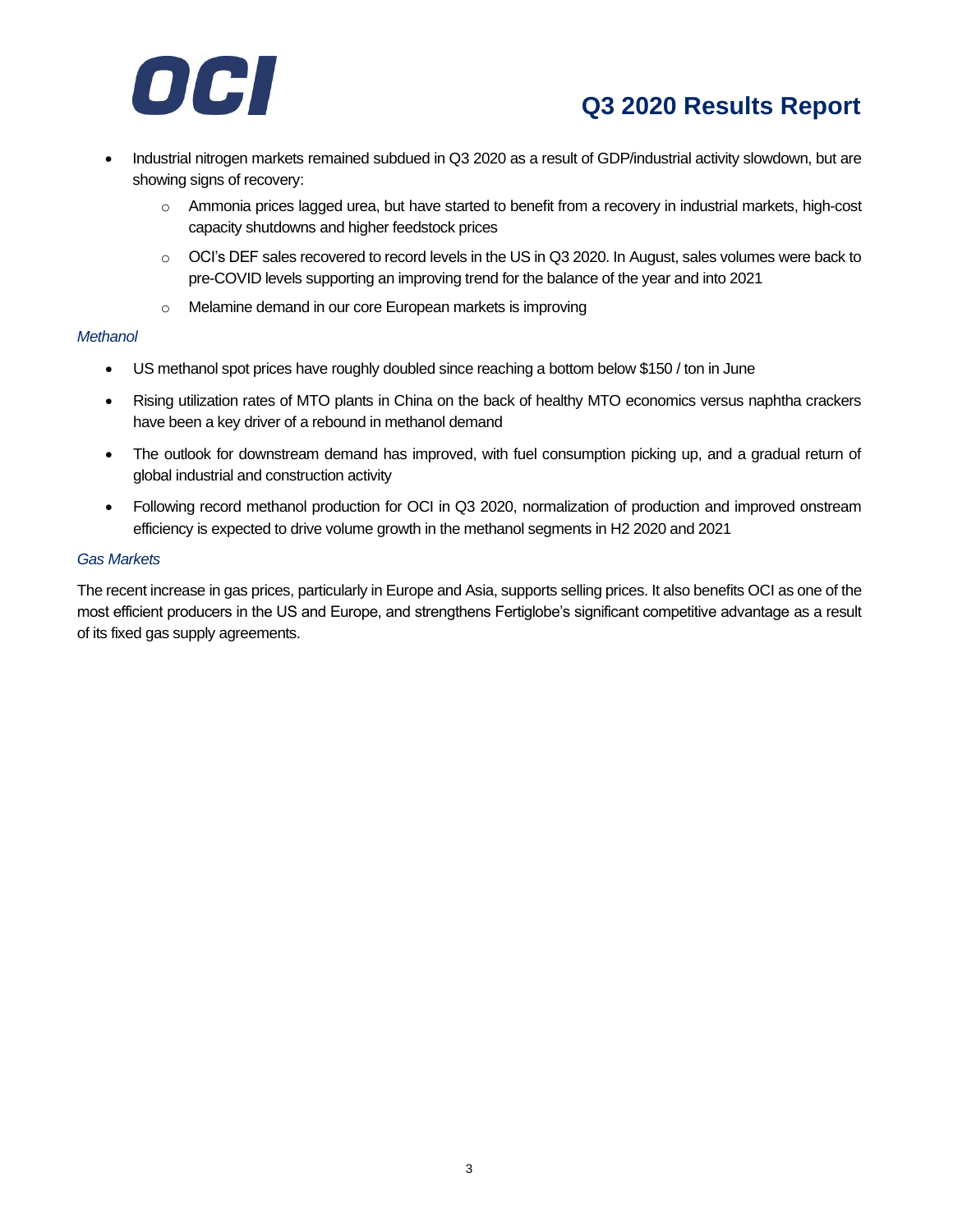

### **OCI's Green Initiatives**

OCI is committed to identifying, evaluating and developing sustainability initiatives that reduce our environmental impact, grow our green portfolio and innovate more effective ways of reaching the world's carbon neutral goals. OCI already produces or is involved in a number of projects, including:

- **Bio-methanol:** OCI is the pioneer and global leader in bio-methanol, an advanced second-generation biofuel sourced from organic waste. The use of bio-methanol results in greenhouse gas (GHG) savings of more than 60% versus petrol derived from fossil fuels and provides an outlet for bio-waste, contributing to the circular economy and reducing harmful methane emissions into the atmosphere. OCI produces bio-methanol at its methanol facilities in the Netherlands and the United States.
- **Diesel Exhaust Fluid:** DEF is one of OCI's fastest-growing products, becoming a major product for our US operations. It is a urea solution that can be injected into Selective Catalytic Reduction (SCR) systems to lower harmful vehicle exhaust emissions from diesel engines. DEF demand growth in US and Europe over the next decade is mainly supported by replacement of older non-SCR-equipped vehicles, and increased dosing rates in newer generation diesel engines. IFCo has capacity to produce 1 million metric tons DEF per year.
- **Green hydrogen:** OCI is well-positioned to grow its portfolio of green hydrogen and other sustainable products and is evaluating several new projects. Scaling up such projects requires a partnership between the private and public sector to make the economics work, but our core products ammonia and methanol are efficient transporters of green hydrogen and can also be used as a marine fuel. As such they stand to benefit significantly in a future hydrogen economy. With one of the youngest plant fleets globally and production locations with abundant access to renewable wind and solar power, OCI is well-positioned relative to competitors.

The most recent green initiatives announced are two green hydrogen projects in the Netherlands (with RWE and Nouryon) and a biofuels supply agreement with ExxonMobil.

### *Green hydrogen project with RWE in the Netherlands*

OCI has signed a letter of intent with RWE for the future supply of green hydrogen to BioMCN in the Netherlands.

RWE's project ('Eemshydrogen') aims to produce green hydrogen close to OCI's methanol facility BioMCN in Delfzijl. Subject to both parties reaching their respective final investment decisions, the first phase, expected to be operational by 2024, comprises the development and realization of a 50 MW electrolyser with direct connection to RWE's Westereems wind farm, one of the largest onshore wind parks in the Netherlands. The electrolysis capacity can be scaled up in the future contingent on market dynamics and regulations.

The project shows that renewable methanol produced from green hydrogen can make an important contribution to the energy transition. Methanol is a versatile chemical widely used as building block in thousands of everyday products and increasingly applied as energy source for road and maritime transport. This makes methanol an efficient hydrogen carrier that can help decarbonise the chemical industry and, applied as e-fuel, can contribute to emission reduction of hard-todecarbonize transport sectors such as heavy road freight and maritime transport.

Eemshydrogen further contributes to the development of the hydrogen infrastructure in Northern Netherlands, where a recently announced €9 billion hydrogen investment plan, launched 30 October, should lead to a leading position in Europe through a collaboration of more than 40 participants from the public and private sectors. The region is uniquely positioned to accelerate the transition to green hydrogen with several advantages including significant potential for large-scale wind energy, sufficient locations for hydrogen production, and existing gas infrastructure and logistics.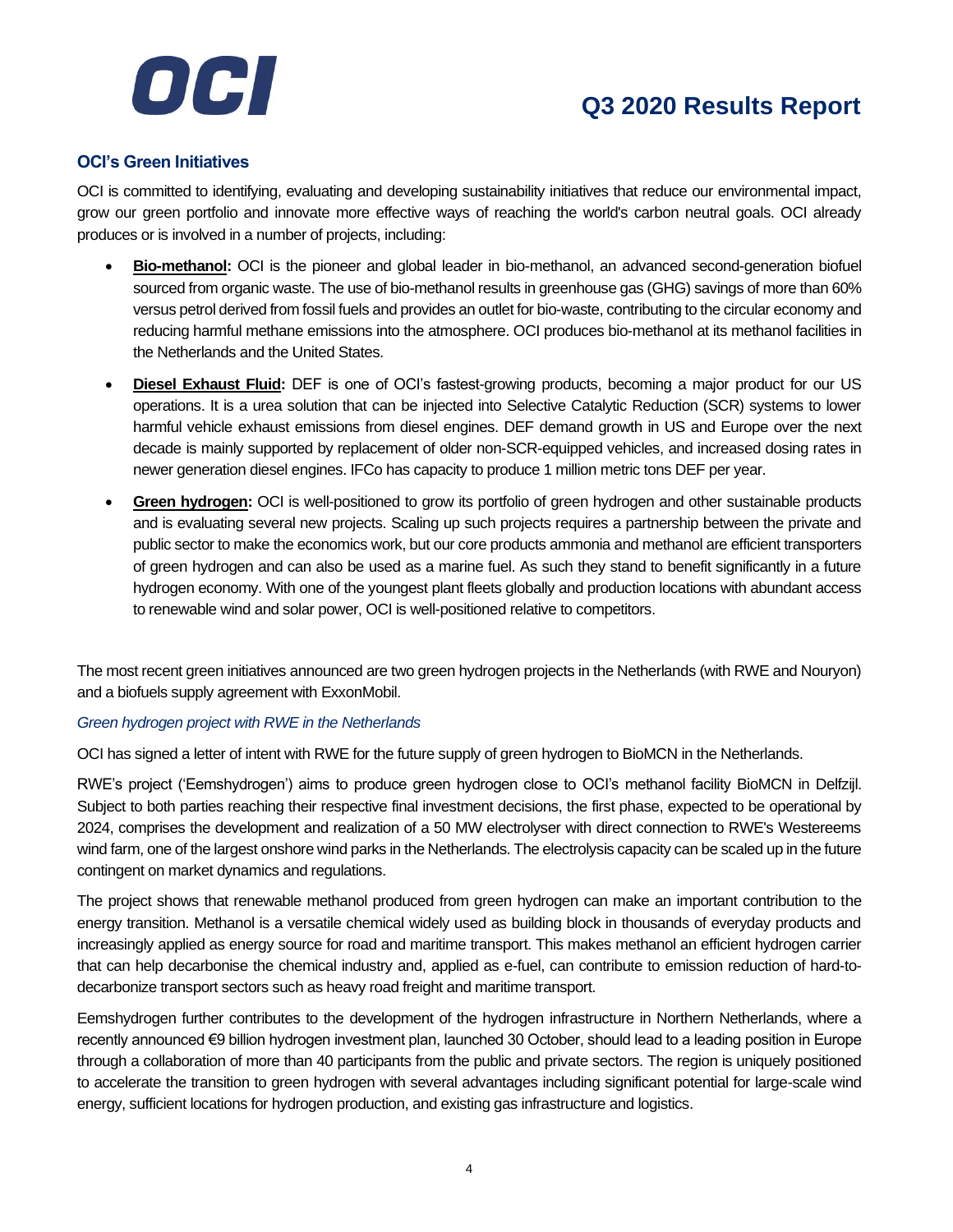

### *Green hydrogen project with Nouryon in the Netherlands*

OCI has partnered with Nouryon in the Netherland to purchase green hydrogen produced through a 20MW electrolyser, abating BioMCN's CO<sup>2</sup> emissions by up to 27ktpa, and can be scaled up to 60MW in the future. The project has received an €11-million European grant, and is supported by an additional €5 million in subsidies from Waddenfonds.

### *OCI selected as biofuel supplier for Esso petrol in the United Kingdom*

OCI has reached an agreement with Esso Petroleum Company, Limited (Esso), a subsidiary of Exxon Mobil Corporation to supply a biofuel alcohol mix consisting of bio-methanol and ethanol, which is blended with all Esso's standard Synergy grade petrol sold in the United Kingdom.

The superior performance provided by OCI's alcohol mix enables its customers to exceed mandated biofuel blending targets set by the UK and the EU without the introduction of a new fuel standard such as E10. OCI's bio-methanol is an advanced biofuel that reduces greenhouse gas emissions compared to conventional petrol.

OCI aims to promote the use of bio-methanol as a complimentary biofuel alongside ethanol to reduce the carbon intensity of road transportation fuels. Fuel blending is currently the main market for bio-methanol due to increasing regulatory requirements, but bio-methanol can be used as an environmentally friendly building block in many applications such as cosmetics, building materials and paints.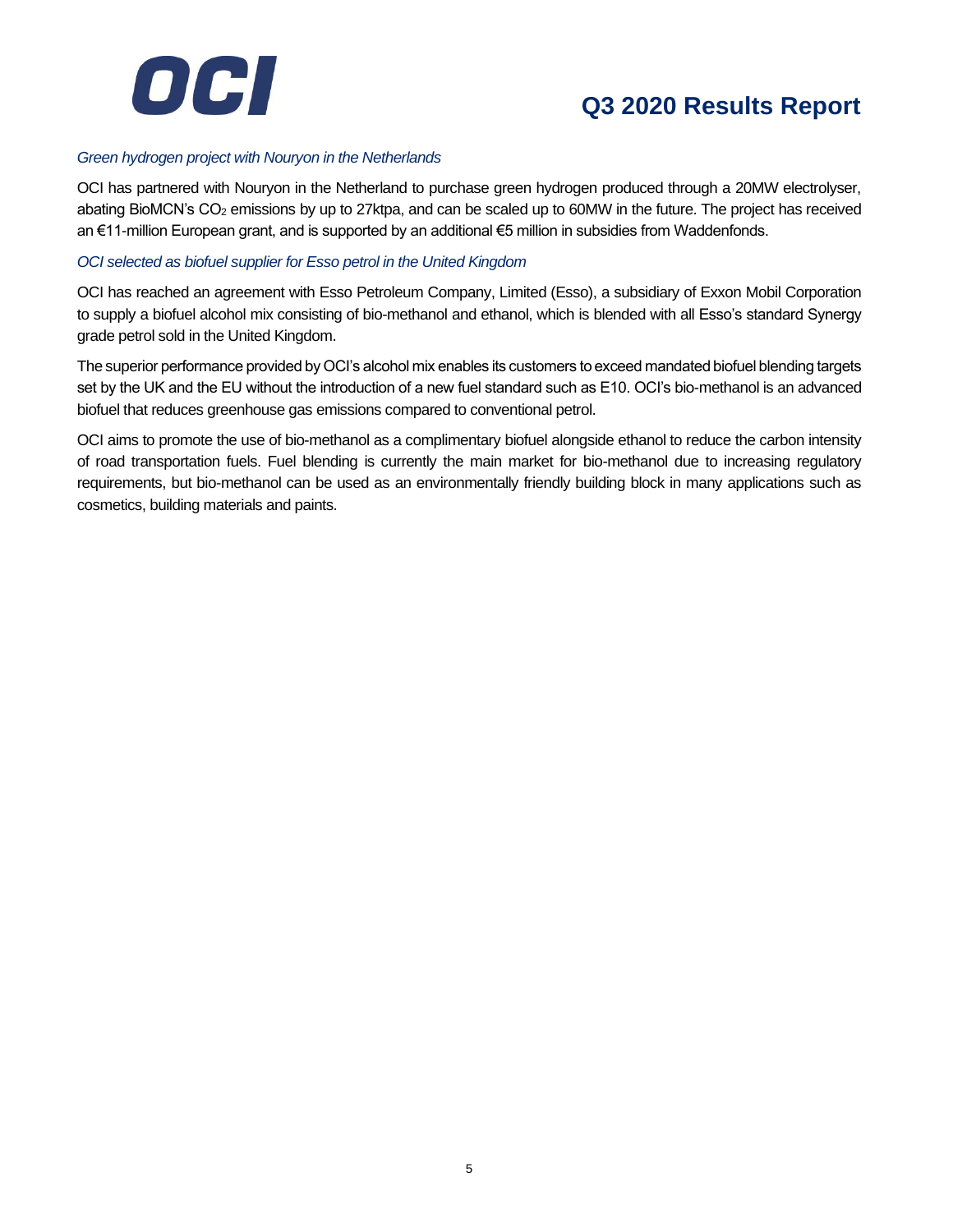

### **Consolidated Financial Results at a Glance1)**

**Financial Highlights (\$ million unless otherwise stated)**

|                                                     | Q3 '20     | Q3 '19     | $% \Delta$    | 9M '20  | 9M '19  | $\%$ $\Delta$ |
|-----------------------------------------------------|------------|------------|---------------|---------|---------|---------------|
| Revenue                                             | 751.9      | 633.9      | 19%           | 2,438.4 | 2,183.9 | 12%           |
| <b>Gross Profit</b>                                 | 80.4       | 15.6       | 415%          | 284.4   | 233.5   | 22%           |
| Gross profit margin                                 | 10.7%      | 2.5%       |               | 11.7%   | 10.7%   |               |
| Adjusted EBITDA <sup>2)</sup>                       | 191.5      | 107.2      | 79%           | 603.9   | 511.6   | 18%           |
| EBITDA <sup>2)</sup>                                | 171.6      | 105.8      | 62%           | 569.2   | 449.6   | 27%           |
| <b>EBITDA</b> margin                                | 22.8%      | 16.7%      |               | 23.3%   | 20.6%   |               |
| Adj. net income (loss) attributable to shareholders | (66.7)     | (119.7)    | nm            | (168.6) | (165.0) | nm            |
| Net income (loss) attributable to shareholders      | (37.0)     | (182.5)    | nm            | (120.8) | (243.8) | nm            |
|                                                     |            |            |               |         |         |               |
| Earnings / (loss) per share (\$)                    |            |            |               |         |         |               |
| Basic earnings per share                            | (0.176)    | (0.871)    | nm            | (0.576) | (1.164) | nm            |
| Diluted earnings per share                          | (0.176)    | (0.871)    | nm            | (0.576) | (1.164) | nm            |
|                                                     |            |            |               |         |         |               |
|                                                     | 30-Sep '20 | 31 Dec '19 | $\%$ $\Delta$ |         |         |               |
| <b>Total Assets</b>                                 | 8,976.4    | 9,419.6    | (5%)          |         |         |               |
| Gross Interest-Bearing Debt                         | 4,506.9    | 4,662.3    | (3%)          |         |         |               |
| Net Debt                                            | 3,916.8    | 4,061.9    | (4%)          |         |         |               |
|                                                     |            |            |               |         |         |               |
|                                                     | Q3 '20     | Q3 '19     | $\%$ $\Delta$ | 9M '20  | 9M '19  | $% \Delta$    |
| Free cash flow <sup>3)</sup>                        | (7.4)      | (29.4)     | nm            | 98.5    | 105.6   | 16%           |
| Capital Expenditure                                 | 47.3       | 138.7      | (66%)         | 211.1   | 247.1   | (15%)         |
| Of which: maintenance capital expenditure           | 46.4       | 78.0       | (41%)         | 189.0   | 123.3   | 53%           |
| Sales volumes ('000 metric tons) <sup>4)</sup>      |            |            |               |         |         |               |
| <b>OCI Product</b>                                  | 2,848.9    | 2,197.6    | 30%           | 8,851.4 | 6,976.5 | 27%           |
| <b>Third Party Traded</b>                           | 502.4      | 433.2      | 16%           | 1,738.1 | 1,397.2 | 24%           |

#### *1) Unaudited*

*2) OCI N.V. uses Alternative Performance Measures ('APM') to provide a better understanding of the underlying developments of the performance of the*  business. The APMs are not defined in IFRS and should be used as supplementary information in conjunction with the most directly comparable IFRS *measures. A detailed reconciliation between APM and the most directly comparable IFRS measure can be found in this report*

*3) Free cash flow is an APM that is calculated as cash from operations less maintenance capital expenditures less distributions to non-controlling interests plus dividends from non-controlling interests, and before growth capital expenditures and lease payments*

*4) Fully consolidated, not adjusted for OCI ownership stake in plants, except OCI's 50% share of Natgasoline volumes*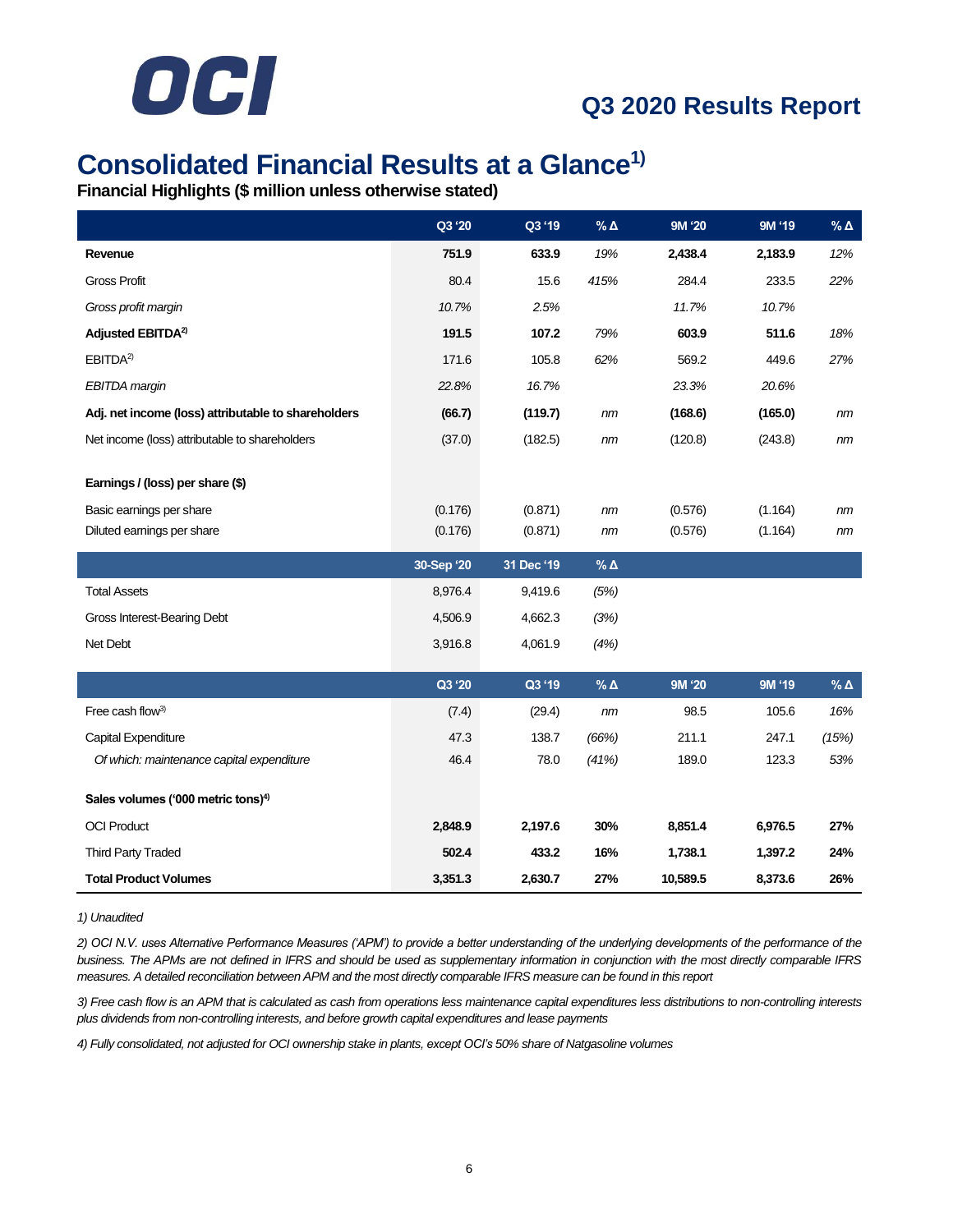# OCI

### **Q3 2020 Results Report**

# **Operational Highlights**

### **Highlights**

- 12-month rolling recordable incident rate to 30 September 2020 0.23 incidents per 200,000 manhours
- Own product sales volumes increased 30% to 2.8 million metric tons during the third quarter of 2020 compared to the third quarter of 2019:
	- *Total own-produced nitrogen product volumes were up 29%, driven by an increase in volumes at IFCo and contribution from Fertil, partly offset by lower ammonia volumes at Fertiglobe*
	- *On a like-for-like basis, excluding Fertil, volumes were up 9% year-on-year*
	- *Sustained increase in CAN volumes during the third quarter following a record second quarter, resulting in a 23% increase in CAN sales volumes in the first nine months of 2020 compared to the same period in 2019*
	- *Total own-produced methanol sales volumes increased 34% as a result of record production volumes achieved in Q3 2020, despite a short shutdown of our US facilities during hurricane Laura*
- Selling prices were lower in Q3 2020 compared to Q3 2019 for all products, resulting in a c.\$100 million negative impact on adjusted EBITDA for the quarter, partially offset by lower gas prices

### **Product Sales Volumes ('000 metric tons)**

|                                                 | Q3 2020 | Q3 2019 | $% \Delta$ | 9M 2020  | 9M 2019 | $%$ $\Delta$ |
|-------------------------------------------------|---------|---------|------------|----------|---------|--------------|
| <b>Own Product</b>                              |         |         |            |          |         |              |
| Ammonia                                         | 388.5   | 457.2   | (15%)      | 1,276.8  | 1,416.8 | (10%)        |
| Urea                                            | 933.8   | 618.3   | 51%        | 3,290.9  | 1,923.6 | 71%          |
| Calcium Ammonium Nitrate (CAN)                  | 240.3   | 155.3   | 55%        | 1,081.1  | 882.1   | 23%          |
| Urea Ammonium Nitrate (UAN)                     | 479.5   | 379.3   | 26%        | 1,315.7  | 1,078.4 | 22%          |
| <b>Total Fertilizer</b>                         | 2,042.2 | 1,610.1 | 27%        | 6,964.5  | 5,300.9 | 31%          |
| Melamine                                        | 47.9    | 28.6    | 68%        | 107.6    | 96.7    | 11%          |
| <b>DEF</b>                                      | 185.9   | 130.6   | 42%        | 455.2    | 356.5   | 28%          |
| <b>Total Nitrogen Products</b>                  | 2.276.0 | 1,769.3 | 29%        | 7,527.3  | 5,754.1 | 31%          |
| Method <sup>1</sup>                             | 572.9   | 428.3   | 34%        | 1,324.1  | 1,222.4 | 8%           |
| <b>Total Own Product Sold</b>                   | 2,848.9 | 2,197.6 | 30%        | 8,851.4  | 6,976.5 | 27%          |
| <b>Traded Third Party</b>                       |         |         |            |          |         |              |
| Ammonia                                         | 31.6    | 29.8    | 6%         | 176.2    | 142.2   | 24%          |
| Urea                                            | 179.3   | 78.3    | 129%       | 635.4    | 264.5   | 140%         |
| <b>UAN</b>                                      | 6.3     | 10.1    | (38%)      | 18.7     | 20.3    | (8%)         |
| Methanol                                        | 35.2    | 150.3   | (77%)      | 223.6    | 397.9   | (44%)        |
| Ammonium Sulphate (AS)                          | 183.8   | 139.0   | 32%        | 512.0    | 518.0   | (1%)         |
| <b>DEF</b>                                      | 66.2    | 25.7    | nm         | 172.2    | 54.3    | nm           |
| <b>Total Traded Third Party</b>                 | 502.4   | 433.2   | 16%        | 1,738.1  | 1,397.2 | 24%          |
| <b>Total Own Product and Traded Third Party</b> | 3,351.3 | 2,630.8 | 27%        | 10,589.5 | 8,373.7 | 26%          |

*1) Including OCI's 50% share of Natgasoline volumes*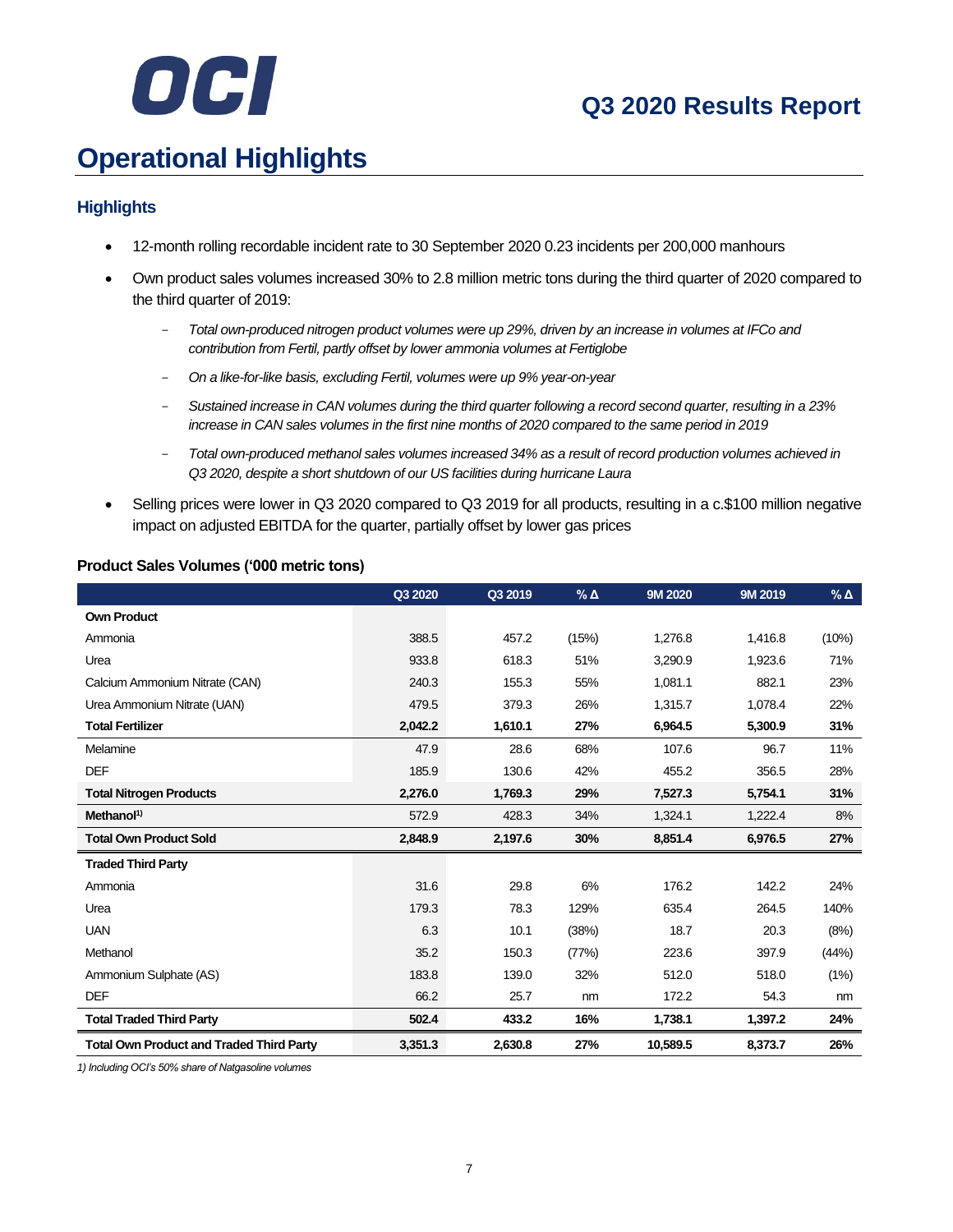

#### **Benchmark Prices**

|                      |                           |            | Q3 '20 | Q3 '19 | $\%$ $\Delta$ | Q2'20 | $%$ $\triangle$ |
|----------------------|---------------------------|------------|--------|--------|---------------|-------|-----------------|
| Ammonia              | NW Europe, FOB            | \$/mt      | 235    | 265    | $(11\%)$      | 250   | (6%)            |
| Ammonia              | US Gulf Tampa contract    | \$/mt      | 208    | 218    | (5%)          | 231   | (10%)           |
| <b>Granular Urea</b> | Egypt, FOB                | \$/mt      | 259    | 268    | (3%)          | 226   | 15%             |
| <b>CAN</b>           | Germany, CIF              | €/mt       | 165    | 194    | (15%)         | 164   | 1%              |
| <b>UAN</b>           | France, FOT               | €/mt       | 152    | 175    | (13%)         | 150   | 1%              |
| <b>UAN</b>           | <b>US Midwest, FOB</b>    | \$/mt      | 169    | 212    | (20%)         | 198   | (15%)           |
| <b>Melamine</b>      | Europe contract           | €m/t       | 1,330  | 1,490  | $(11\%)$      | 1,393 | (5%)            |
| <b>Methanol</b>      | <b>USGC Contract. FOB</b> | \$/mt      | 278    | 355    | (22%)         | 316   | (12%)           |
| <b>Methanol</b>      | Rotterdam FOB Contract    | €/mt       | 225    | 305    | (26%)         | 255   | (12%)           |
| Natural gas          | TTF (Europe)              | $$/mmB$ tu | 2.7    | 3.3    | (18%)         | 1.7   | 59%             |
| Natural gas          | Henry Hub (US)            | $$/mmB$ tu | 2.0    | 2.3    | (13%)         | 1.7   | 18%             |

*Source: CRU, Argus, ICIS, Bloomberg*

### **Operational Performance**

COVID-19 has not had a direct impact on OCI's operations, and all OCI's products have been deemed as essential to ensure uninterrupted supply of food and other essential products. Supply chains and distribution channels continue to perform resiliently.

However, as we postponed a turnaround at OCI Nitrogen from Q2 to the second half of 2020, we were required to shut down for regulatory inspections in Q3. The additional shutdown was completed successfully and is estimated to have had a negative impact of c.\$7 million on EBITDA.

### *Nitrogen Segments Performance in Q3 2020*

Total own-produced nitrogen sales volumes increased 29% during the third quarter of 2020 compared to the same period last year, reflecting strong demand for nitrogen fertilizers in our core markets amidst favourable weather conditions, but some weakness in industrial nitrogen end markets:

- The inclusion of Fertil in Abu Dhabi into our consolidated results since 30 September 2019 and robust import demand in India, driving a strong increase in urea volumes
- Significant increase in CAN volumes in Europe compared to Q3 2019
- UAN volumes in the United States were higher in Q3 2020 compared to a strong Q3 2019, reflecting IFCo's 2019 stabilization and debottlenecking of production and OCI's strengthening competitive position in the US Midwest through its N-7 Joint Venture
- Record DEF volumes in the US in Q3 2020

The significant increase in sales volumes across the nitrogen segment has offset the lower selling prices in Q3 2020, especially ammonia and nitrates. The drop in prices was also partially compensated by lower gas prices, benefiting our European operations in particular, and as a result the adjusted EBITDA for the nitrogen business increased from \$140 million in Q3 2019 to \$175 million in Q3 2020.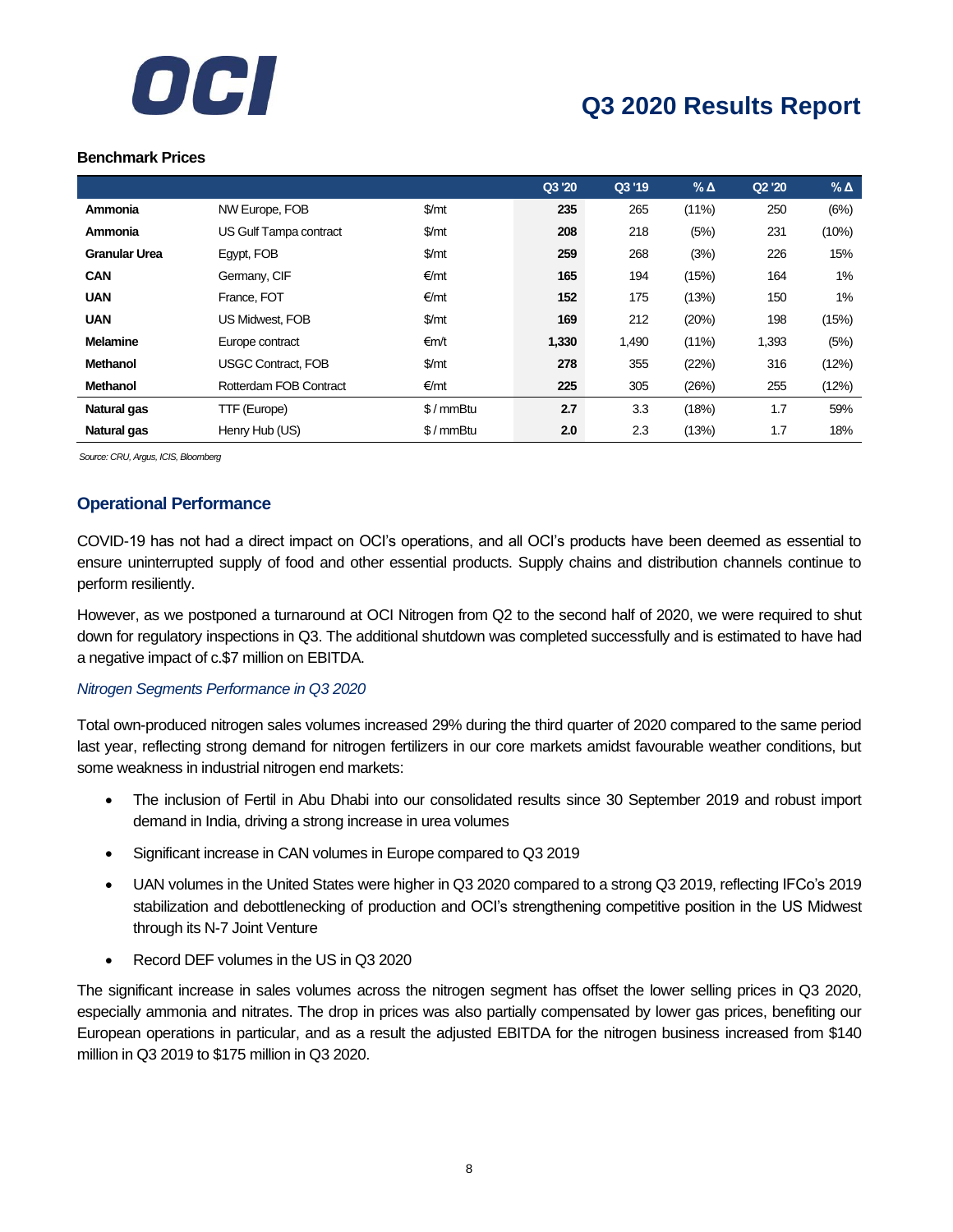

#### *Methanol Segments Performance in Q3 2020*

Own-produced methanol sales volumes increased by 34% in Q3 2020 compared to the same period last year, as all facilities operated at high utilization rates and reached record production rates during the quarter:

- OCI Beaumont's methanol plant has delivered consistent and high utilization rates following an extensive turnaround finalised in Q1 2020. The plant was running at high levels in Q3 2020 with an average utilization rate of around 95% for the quarter, outside a pre-emptive shutdown for hurricane Laura of just over two weeks
- Natgasoline was also operating reliably at utilisation rates above 90% in Q3 2020 with the exception of a safety led shutdown for hurricane Laura for approximately one week
- We finalized a turnaround at our methanol facility in the Netherlands in June, achieving steady utilization rates well above 90% since restarting and both production lines reaching record production levels in Q3 2020

The adjusted EBITDA of the methanol business was higher in Q3 2020 compared to Q3 2019 due to the record production volumes achieved and lower natural gas prices in the Netherlands and the US, partially offset by the impact of significantly lower methanol prices compared to a year ago.

| \$ million            | Nitrogen<br><b>US</b> | <b>Europe</b> | Fertiglobe* | Elim.          | <b>Total</b><br>Nitrogen | <b>Methanol</b><br><b>US</b> | Europe | Elim.** | <b>Total</b><br><b>Methanol</b> | Other  | Elim.                    | <b>Total</b> |
|-----------------------|-----------------------|---------------|-------------|----------------|--------------------------|------------------------------|--------|---------|---------------------------------|--------|--------------------------|--------------|
| <b>Total revenues</b> | 114.5                 | 170.1         | 314.9       | (8.5)          | 591.0                    | 100.0                        | 81.3   | (13.9)  | 167.4                           | 0.3    | (6.8)                    | 751.9        |
| Gross profit          | 5.9                   | 13.4          | 59.8        | (1.0)          | 78.1                     | 9.1                          | 5.8    | (12.2)  | 2.7                             | (0.4)  | $\overline{\phantom{0}}$ | 80.4         |
| Operating profit      | 1.8                   | 4.7           | 39.3        | (1.0)          | 44.8                     | 3.6                          | 3.6    | (10.3)  | (3.1)                           | (19.0) | $\overline{\phantom{0}}$ | 22.7         |
| D&A                   | (34.5)                | (20.9)        | (67.1)      | $\overline{a}$ | (122.5)                  | (35.1)                       | (8.4)  | 17.8    | (25.7)                          | (0.8)  | $\blacksquare$           | (149.0)      |
| <b>EBITDA</b>         | 36.3                  | 25.6          | 106.4       | (1.0)          | 167.3                    | 38.7                         | 12.0   | (28.1)  | 22.6                            | (18.3) | $\overline{\phantom{0}}$ | 171.6        |
| Adj. EBITDA           | 36.3                  | 32.8          | 106.4       | (1.0)          | 174.5                    | 23.3                         | 11.2   | 0.5     | 35.0                            | (18.0) | -                        | 191.5        |

### **Segment overview Q3 2020**

#### **Segment overview Q3 2019**

| . .<br>\$ million     | Nitrogen<br><b>US</b> | Europe | Fertiglobe* | Elim.                    | <b>Total</b><br>Nitrogen | <b>Methanol</b><br>US*** | Europe | Elim.** | <b>Total</b><br><b>Methanol</b> | Other  | Elim.                    | <b>Total</b> |
|-----------------------|-----------------------|--------|-------------|--------------------------|--------------------------|--------------------------|--------|---------|---------------------------------|--------|--------------------------|--------------|
| <b>Total revenues</b> | 104.8                 | 151.5  | 230.7       | (20.0)                   | 467.0                    | 126.8                    | 63.5   | (14.7)  | 175.6                           | 0.0    | (8.7)                    | 633.9        |
| Gross profit          | (15.7)                | 19.3   | 37.9        | (0.7)                    | 40.8                     | (23.2)                   | (2.0)  | 22.8    | (2.4)                           | (22.8) |                          | 15.6         |
| Operating profit      | (20.4)                | 13.9   | 39.4        | (0.7)                    | 32.2                     | (28.7)                   | (2.1)  | 24.7    | (6.1)                           | (53.2) | $\overline{\phantom{0}}$ | (27.1)       |
| D&A                   | (51.9)                | (17.4) | (44.4)      | $\overline{\phantom{0}}$ | (113.7)                  | (30.7)                   | (4.5)  | 17.1    | (18.1)                          | (1.1)  | $\overline{\phantom{0}}$ | (132.9)      |
| <b>EBITDA</b>         | 31.5                  | 31.3   | 83.8        | (0.7)                    | 145.9                    | 2.0                      | 2.4    | 7.6     | 12.0                            | (52.1) | -                        | 105.8        |
| Adj. EBITDA           | 31.5                  | 31.3   | 77.9        | (0.7)                    | 140.0                    | 8.7                      | 2.8    | 0.7     | 12.2                            | (45.0) | $\overline{\phantom{0}}$ | 107.2        |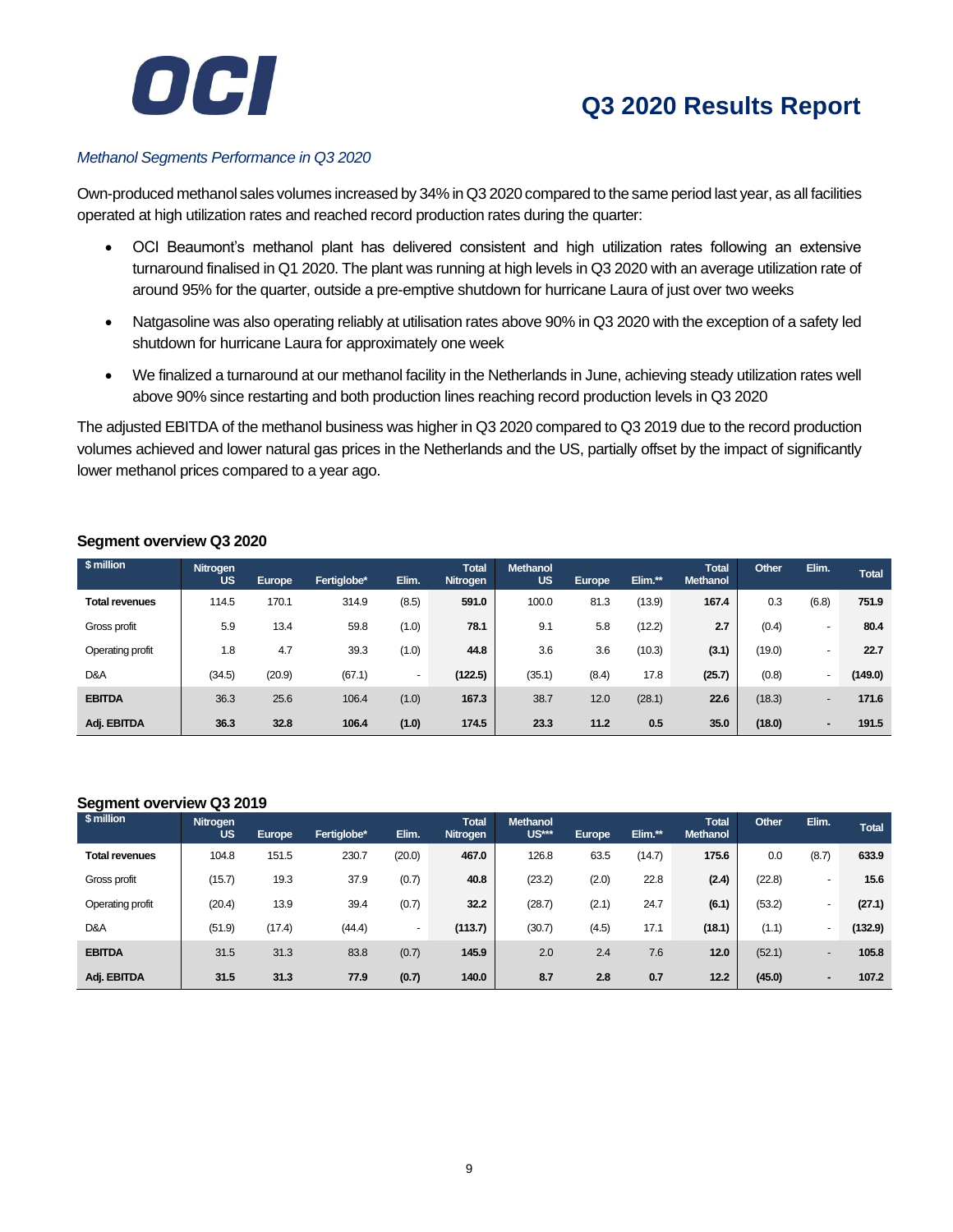

### **Segment overview 9M 2020**

| \$ million            | Nitrogen<br><b>US</b> | Europe | Fertiglobe* | Elim.                    | <b>Total</b><br><b>Nitrogen</b> | <b>Methanol</b><br><b>US</b> | <b>Europe</b> | Elim.** | <b>Total</b><br><b>Methanol</b> | Other  | Elim.                    | <b>Total</b> |
|-----------------------|-----------------------|--------|-------------|--------------------------|---------------------------------|------------------------------|---------------|---------|---------------------------------|--------|--------------------------|--------------|
| <b>Total revenues</b> | 398.5                 | 562.4  | 1,052.4     | (42.0)                   | 1,971.3                         | 327.9                        | 212.1         | (43.6)  | 496.4                           | 1.0    | (30.3)                   | 2,438.4      |
| Gross profit          | 43.4                  | 71.2   | 170.1       | 0.9                      | 285.6                           | 4.5                          | 3.0           | (8.1)   | (0.6)                           | (0.6)  | $\overline{\phantom{0}}$ | 284.4        |
| Operating profit      | 30.7                  | 44.1   | 111.3       | 0.9                      | 187.0                           | (13.8)                       | (1.0)         | (1.1)   | (15.9)                          | (40.5) | $\overline{\phantom{0}}$ | 130.6        |
| D&A                   | (104.8)               | (60.4) | (200.7)     | $\overline{\phantom{0}}$ | (365.9)                         | (105.1)                      | (20.8)        | 56.0    | (69.9)                          | (2.8)  | $\overline{\phantom{a}}$ | (438.6)      |
| <b>EBITDA</b>         | 135.5                 | 104.5  | 312.0       | 0.9                      | 552.9                           | 91.3                         | 19.8          | (57.1)  | 54.0                            | (37.7) | $\overline{\phantom{a}}$ | 569.2        |
| Adj. EBITDA           | 135.5                 | 111.7  | 315.5       | 0.9                      | 563.6                           | 73.5                         | 19.0          | (4.0)   | 88.5                            | (48.2) | $\blacksquare$           | 603.9        |

### **Segment overview 9M 2019**

| \$ million            | Nitrogen<br><b>US</b> | <b>Europe</b> | Fertiglobe* | Elim.                    | <b>Total</b><br><b>Nitrogen</b> | <b>Methanol</b><br>US*** | <b>Europe</b> | Elim.**        | <b>Total</b><br><b>Methanol</b> | Other                    | Elim.                    | <b>Total</b> |
|-----------------------|-----------------------|---------------|-------------|--------------------------|---------------------------------|--------------------------|---------------|----------------|---------------------------------|--------------------------|--------------------------|--------------|
| <b>Total revenues</b> | 407.0                 | 617.9         | 697.7       | (76.0)                   | 1,646.6                         | 424.4                    | 186.4         | (49.2)         | 561.6                           | $\overline{\phantom{0}}$ | (24.3)                   | 2,183.9      |
| Gross profit          | 53.6                  | 84.3          | 137.3       | (1.2)                    | 274.0                           | (11.4)                   | (11.4)        | 11.9           | (10.9)                          | (29.6)                   | $\overline{\phantom{a}}$ | 233.5        |
| Operating profit      | 40.5                  | 58.0          | 119.4       | (1.2)                    | 216.7                           | (27.8)                   | (14.3)        | 17.3           | (24.8)                          | (100.0)                  | $\overline{\phantom{0}}$ | 91.9         |
| D&A                   | (118.2)               | (51.2)        | (132.0)     | $\overline{\phantom{0}}$ | (301.4)                         | (93.9)                   | (9.7)         | 50.6           | (53.0)                          | (3.3)                    | $\overline{\phantom{a}}$ | (357.7)      |
| <b>EBITDA</b>         | 158.7                 | 109.2         | 251.4       | (1.2)                    | 518.1                           | 66.1                     | (4.6)         | (33.3)         | 28.2                            | (96.7)                   | $\overline{\phantom{0}}$ | 449.6        |
| Adj. EBITDA           | 158.7                 | 111.1         | 245.5       | (1.2)                    | 514.1                           | 81.1                     | (3.2)         | $\blacksquare$ | 77.9                            | (80.4)                   | $\blacksquare$           | 511.6        |

*\* Previously Nitrogen MENA segment. Fertil consolidated from Q4 2019*

*\*\* Mainly related to elimination of Natgasoline, which is included in Methanol US segment*

\*\*\* Until 2019 OCI Fuels Ltd. was included in segment Methanol US. Effective 1 January 2020, OCI Fuels Ltd. has been combined with OCI Fuels B.V. in the segment Methanol *Europe. The comparative numbers of 2019 are restated to reflect that change.*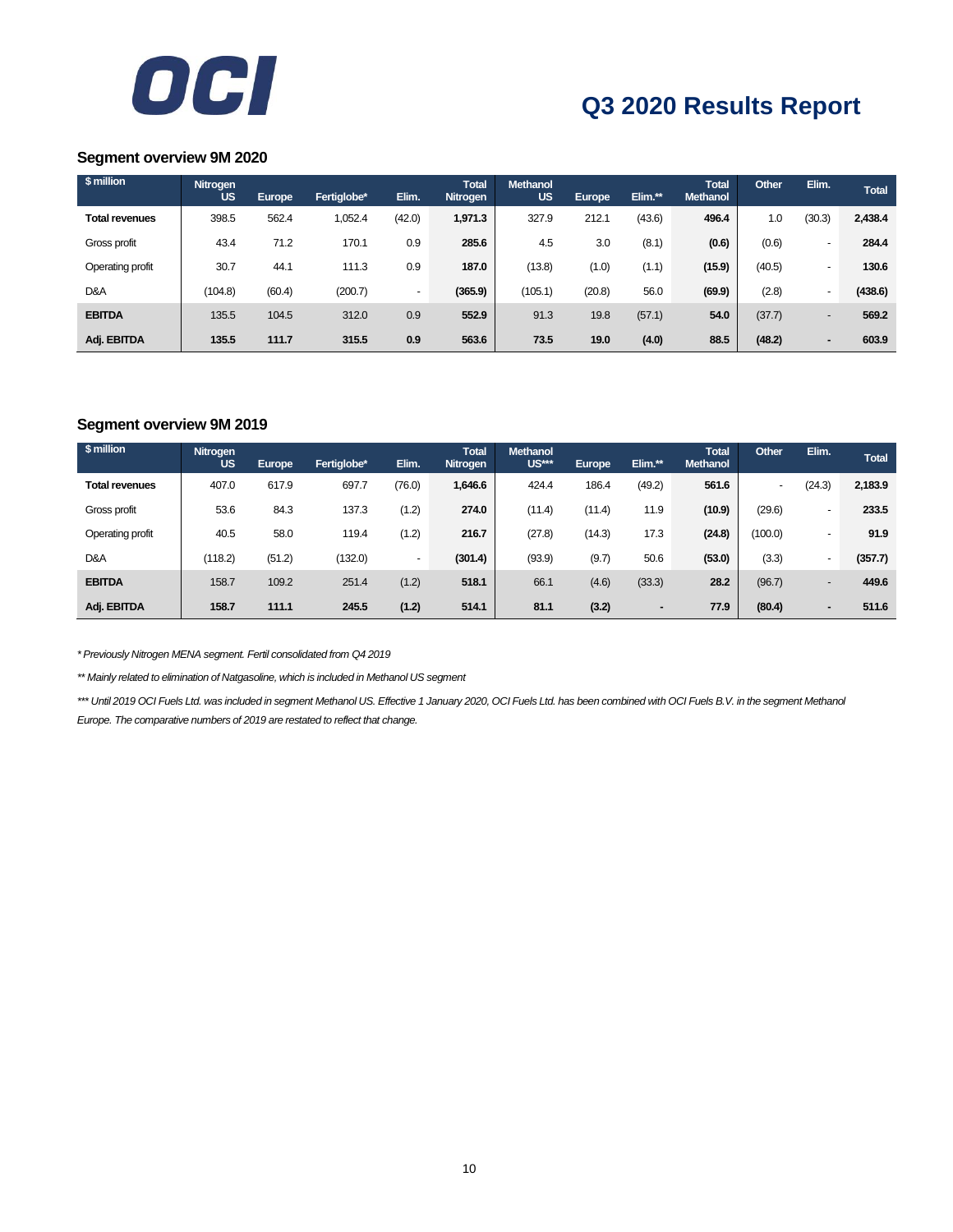

# **Financial Highlights**

### **Summary results**

Consolidated revenue increased by 19% to \$752 million in the third quarter of 2020 compared to the same quarter in 2019, as higher total volumes sold more than offset lower selling prices of our nitrogen products and methanol.

Adjusted EBITDA increased by 79% to \$192 million in Q3 2020 compared to \$107 million in Q3 2019. The nitrogen segments benefited from higher sales volumes and lower gas prices, offsetting lower selling prices for all products. The methanol group's adjusted EBITDA was higher in Q3 2020 compared to Q3 2019 due to an increase in production volumes offsetting the sharp drop in methanol prices.

The adjusted net loss was \$67 million in Q3 2020 compared to a net loss of \$120 million in Q3 2019. The reported net loss (after non-controlling interest) was \$37 million in Q3 2020 compared to a net loss of \$183 million in Q3 2019.

### **Consolidated Statement of Income\***

| \$ million                                       | Q3 2020 | Q3 2019 | 9M 2020    | 9M 2019   |
|--------------------------------------------------|---------|---------|------------|-----------|
| Net revenue                                      | 751.9   | 633.9   | 2,438.4    | 2,183.9   |
| Cost of Sales                                    | (671.5) | (618.3) | (2, 154.0) | (1,950.4) |
| <b>Gross profit</b>                              | 80.4    | 15.6    | 284.4      | 233.5     |
| SG&A                                             | (59.1)  | (45.4)  | (168.3)    | (143.9)   |
| Other Income                                     | 1.0     | 2.0     | 14.4       | 4.8       |
| Other expense                                    | 0.4     | 0.7     | 0.1        | (2.5)     |
| <b>Adjusted EBITDA</b>                           | 191.5   | 107.2   | 603.9      | 511.6     |
| <b>EBITDA</b>                                    | 171.6   | 105.8   | 569.2      | 449.6     |
| Depreciation & amortization                      | (149.0) | (132.9) | (438.6)    | (357.7)   |
| <b>Operating profit</b>                          | 22.7    | (27.1)  | 130.6      | 91.9      |
| Interest income                                  | 1.2     | 1.3     | 3.8        | 4.4       |
| Interest expense                                 | (69.8)  | (74.6)  | (188.1)    | (222.5)   |
| Other finance income / (cost)                    | 21.9    | (26.9)  | 26.8       | (39.9)    |
| Net finance costs                                | (46.7)  | (100.2) | (157.5)    | (258.0)   |
| Income from equity-accounted investees           | 3.3     | (32.0)  | (24.1)     | (39.9)    |
| Net income before tax                            | (20.7)  | (159.3) | (51.0)     | (206.0)   |
| Income tax expense                               | (8.5)   | (10.8)  | (11.9)     | (6.7)     |
| Net profit / (loss)                              | (29.2)  | (170.1) | (62.9)     | (212.7)   |
| Non-Controlling Interest                         | (7.8)   | (12.4)  | (57.9)     | (31.1)    |
| Net profit / (loss) attributable to shareholders | (37.0)  | (182.5) | (120.8)    | (243.8)   |

*\* Unaudited*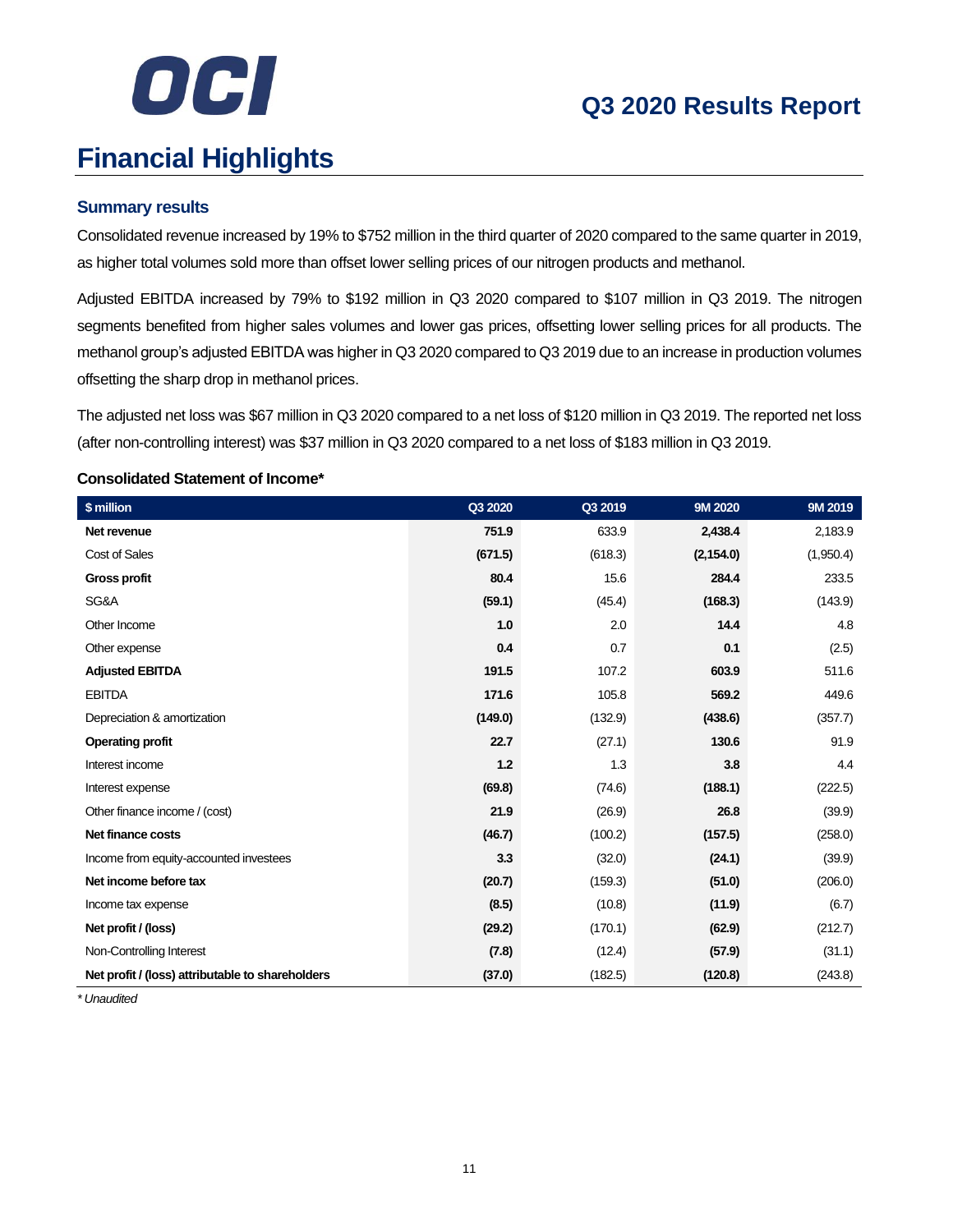

### **Reconciliation to Alternative Performance Measures**

Adjusted EBITDA is an Alternative Performance Measure (APM) that intends to give a clear reflection of underlying performance of OCI's operations. The main APM adjustments in the third quarters of 2020 and 2019 relate to:

- Natgasoline is not consolidated and an adjustment of \$13 million was made for OCI's 50% share in the plant's EBITDA in Q3 2020. Natgasoline's negative contribution to adjusted EBITDA in Q3 2019 was \$1 million
- OCI Beaumont and Natgasoline were pre-emptively shut down ahead of the arrival of hurricane Laura in August 2020. The resulting total impact of lost methanol revenues and margin is estimated to be \$9.5 million. Our facilities did not incur physical damage as a result of the hurricane
- The impact of the mandatory inspection stop due to COVID-19 rescheduling at OCI Nitrogen in Q3 2020 in the Netherlands is estimated to be c.\$7 million
- The unrealized results on natural gas hedge derivatives of \$10 million in Q3 2020 and \$3 million in Q3 2019 relate to hedging activities at OCI Beaumont and in the Netherlands

| \$ million                             | Q3 '20                   | Q3 '19 | 9M '20 | 9M '19 | <b>Adjustment in P&amp;L</b>        |
|----------------------------------------|--------------------------|--------|--------|--------|-------------------------------------|
| Operating profit as reported           | 22.7                     | (27.1) | 130.6  | 91.9   |                                     |
| Depreciation and amortization          | 149.0                    | 132.9  | 438.6  | 357.7  |                                     |
| <b>EBITDA</b>                          | 171.6                    | 105.8  | 569.2  | 449.6  |                                     |
| APM adjustments for:                   |                          |        |        |        |                                     |
| Natgasoline                            | 13.1                     | (1.4)  | 36.9   | 40.6   | OCI's share of Natgasoline EBITDA   |
| Unrealized result natural gas hedging  | (9.6)                    | (3.2)  | (10.5) | 5.5    | COGS                                |
| Gain on purchase related to Fertiglobe | $\overline{\phantom{a}}$ | ۰      | (13.3) | ٠      | Other income                        |
| Expenses related to expansion projects | $\overline{\phantom{a}}$ | 0.4    |        | 1.4    | SG&A / other expenses               |
| Hurricane Laura shutdown               | 9.5                      | ٠      | 9.5    | ٠      | OCI Beaumont and 50% of Natgasoline |
| Mandatory inspection at OCI Nitrogen   | 7.2                      | ۰      | 7.2    |        |                                     |
| Other including provisions             | (0.3)                    | 5.6    | 4.9    | 14.5   |                                     |
| <b>Total APM adjustments</b>           | 19.9                     | 1.4    | 34.7   | 62.0   |                                     |
| <b>Adjusted EBITDA</b>                 | 191.5                    | 107.2  | 603.9  | 511.6  |                                     |

### **Reconciliation of reported operating income to adjusted EBITDA**

### **Net income attributable to shareholders**

At the net income level, the main APM adjustments relate to non-cash foreign exchange gains or losses on US\$ exposure.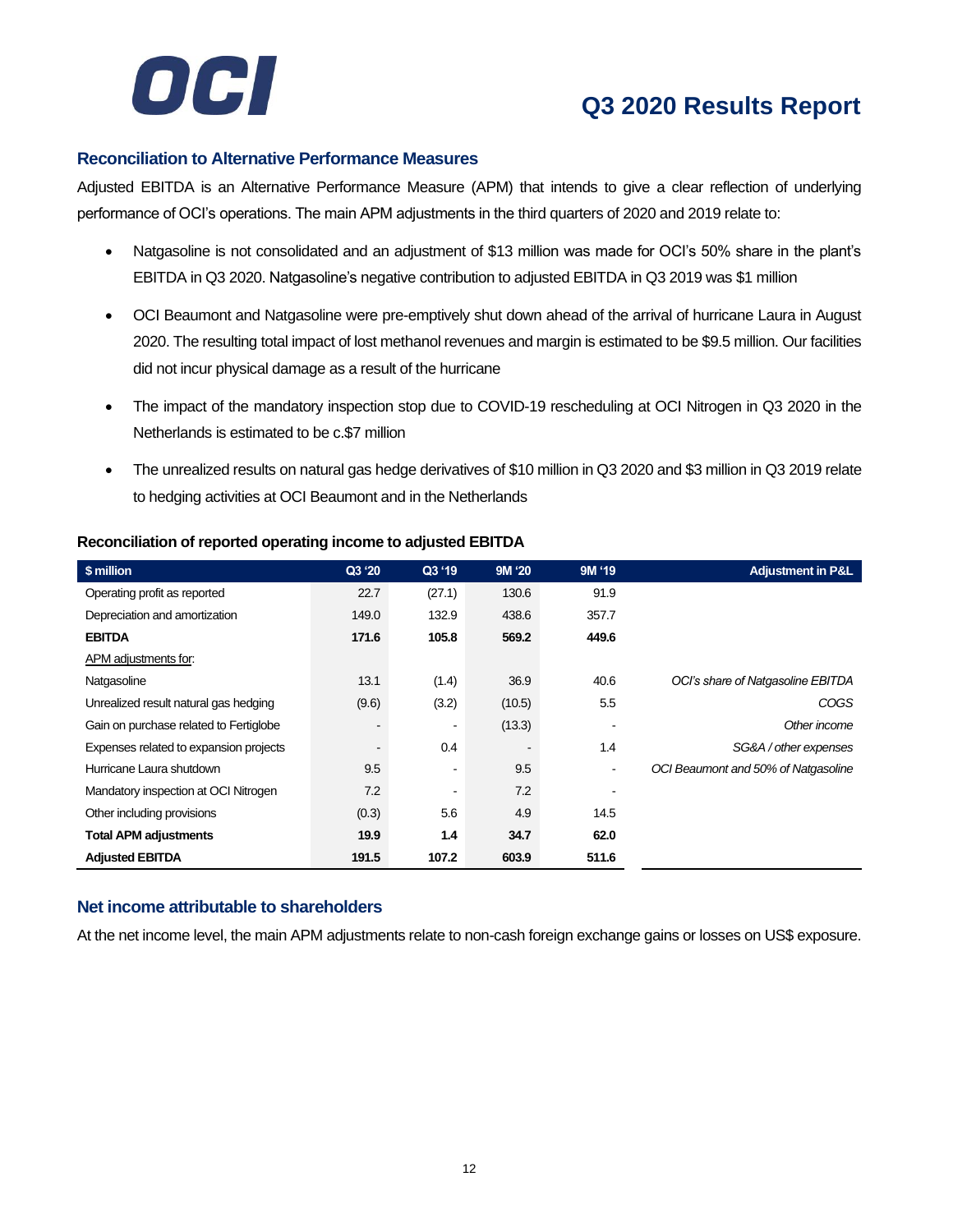

### **Reconciliation of reported net income to adjusted net income**

| \$ million                                                      | Q3 '20 | Q3 '19  | 9M '20  | 9M '19  | <b>Adjustment in P&amp;L</b>    |
|-----------------------------------------------------------------|--------|---------|---------|---------|---------------------------------|
| Reported net loss attributable to shareholders                  | (37.0) | (182.5) | (120.8) | (243.8) |                                 |
| Adjustments for:                                                |        |         |         |         |                                 |
| Adjustments at EBITDA level                                     | 19.9   | 1.4     | 34.7    | 62.0    |                                 |
| Add back: Natgasoline EBITDA adjustment                         | (13.1) | 1.4     | (36.9)  | (40.6)  |                                 |
| Result from associate (change in unrealized gas hedging Natgas) | (15.3) | 8.4     | (16.2)  | 7.0     | Finance expenses                |
| Accelerated depreciation                                        |        | 17.6    | 1.2     | 17.6    | Depreciation                    |
| Impairment of PP&E                                              | 1.0    | 24.2    | 1.0     | 26.1    |                                 |
| Forex gain/loss on USD exposure                                 | (20.6) | 25.3    | (36.9)  | 28.2    | Finance income and<br>expense   |
| Non-controlling interest adjustment / release interest accrual  | (1.1)  | (10.6)  | 5.4     | (11.4)  | Interest expense/<br>minorities |
| Tax effect of adjustments                                       | (0.5)  | (4.9)   | (0.1)   | (10.1)  | <i>Income tax</i>               |
| Total APM adjustments at net income level                       | (29.8) | 62.8    | (47.9)  | 78.8    |                                 |
| Adjusted net loss attributable to shareholders                  | (66.7) | (119.7) | (168.6) | (165.0) |                                 |

### **Free Cash Flow and Net Debt**

Free cash flow before growth capex amounted to (\$7) million during Q3 2020 reflecting our operational performance for the quarter, offset by net operating working capital outflows, mostly due to a seasonal build-up of inventories, and capital expenditures.

Total cash capital expenditures were \$47 million in Q3 2020 compared to \$139 million in Q3 2019.

Net debt increased by \$77 million from \$3,840 million at 30 June 2020 to \$3,917 at 30 September 2020 due to the increase in working capital as well as an FX impact on Euro-denominated bonds. Total deleveraging of \$145 million has been achieved year to date in 2020.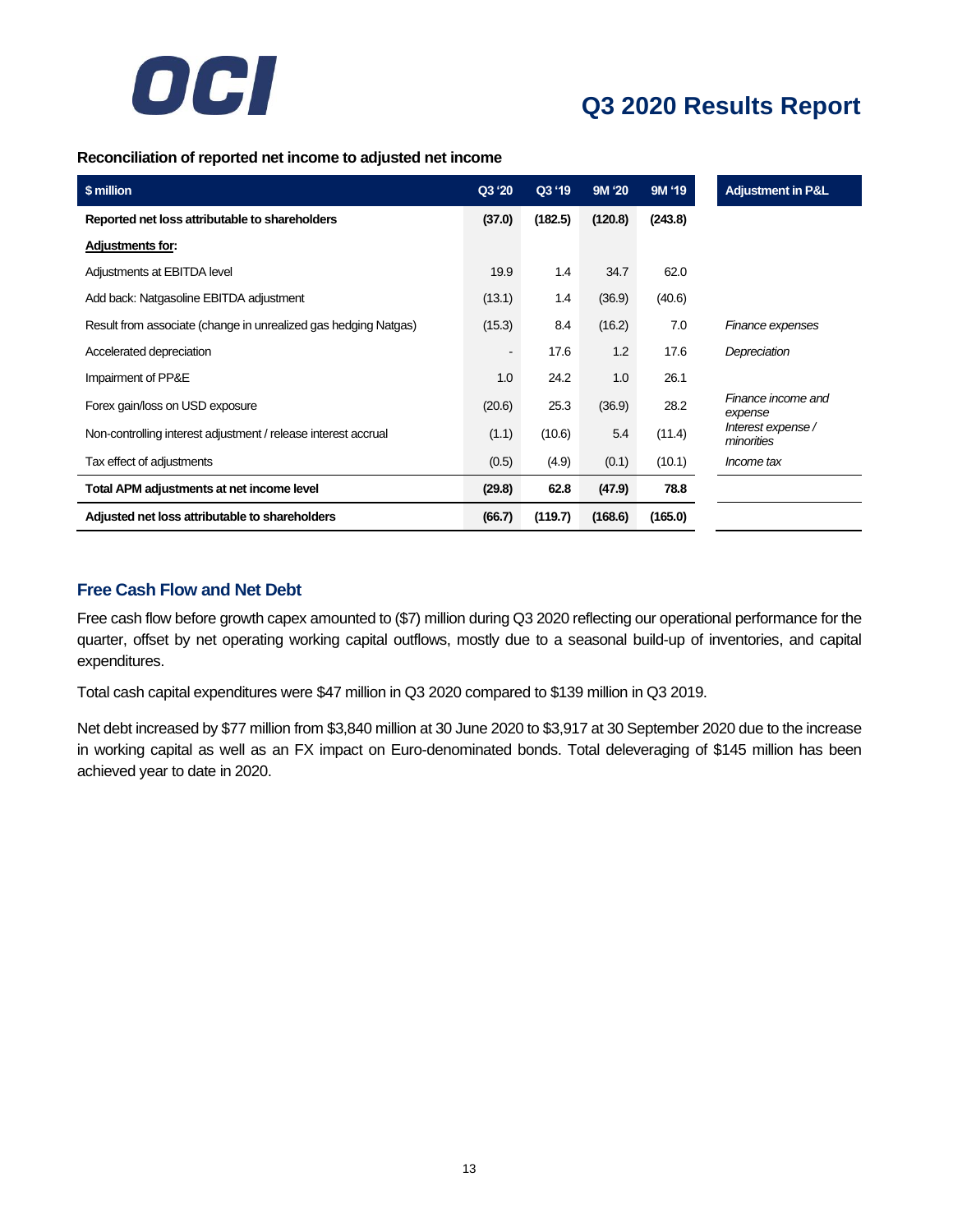

### **Reconciliation of EBITDA to Free Cash Flow and Change in Net Debt**

| $\sqrt{\$$ million                                   | Q3 '20 | Q3 '19 | 9M '20  | 9M '19  |
|------------------------------------------------------|--------|--------|---------|---------|
| <b>EBITDA</b>                                        | 171.6  | 105.8  | 569.2   | 449.6   |
| Working capital                                      | (92.0) | 0.2    | (85.7)  | (17.1)  |
| Maintenance capital expenditure                      | (46.5) | (78.0) | (189.0) | (123.3) |
| Tax paid                                             | (5.5)  | (16.4) | (12.9)  | (56.4)  |
| Interest paid                                        | (18.3) | (38.8) | (173.2) | (188.7) |
| Dividends from equity accounted investees            |        |        | 2.6     | 1.6     |
| Dividends paid to non-controlling interests          | (26.4) | (6.1)  | (26.4)  | (6.1)   |
| Insurance received Sorfert                           |        |        |         | 31.8    |
| Adjustment other non-cash expenses                   | 9.7    | 3.9    | 13.9    | 14.2    |
| <b>Free Cash Flow</b>                                | (7.4)  | (29.4) | 98.5    | 105.6   |
| Reconciliation to change in net debt:                |        |        |         |         |
| Growth capital expenditure                           | (0.8)  | (60.7) | (22.1)  | (123.8) |
| Cash received for Fertiglobe closing settlement      |        |        | 166.8   |         |
| Lease payments                                       | (8.9)  | (6.8)  | (33.0)  | (21.2)  |
| Other non-current items                              | (2.7)  | 49.8   | (4.9)   | 57.4    |
| Net effect of movement in exchange rates on net debt | (53.6) | 44.6   | (42.2)  | 48.0    |
| Other non-cash items                                 | (4.0)  | (3.9)  | (18.1)  | (5.4)   |
| Net Cash Flow / Decrease (Increase) in Net Debt      | (77.4) | (6.4)  | 145.0   | 60.6    |